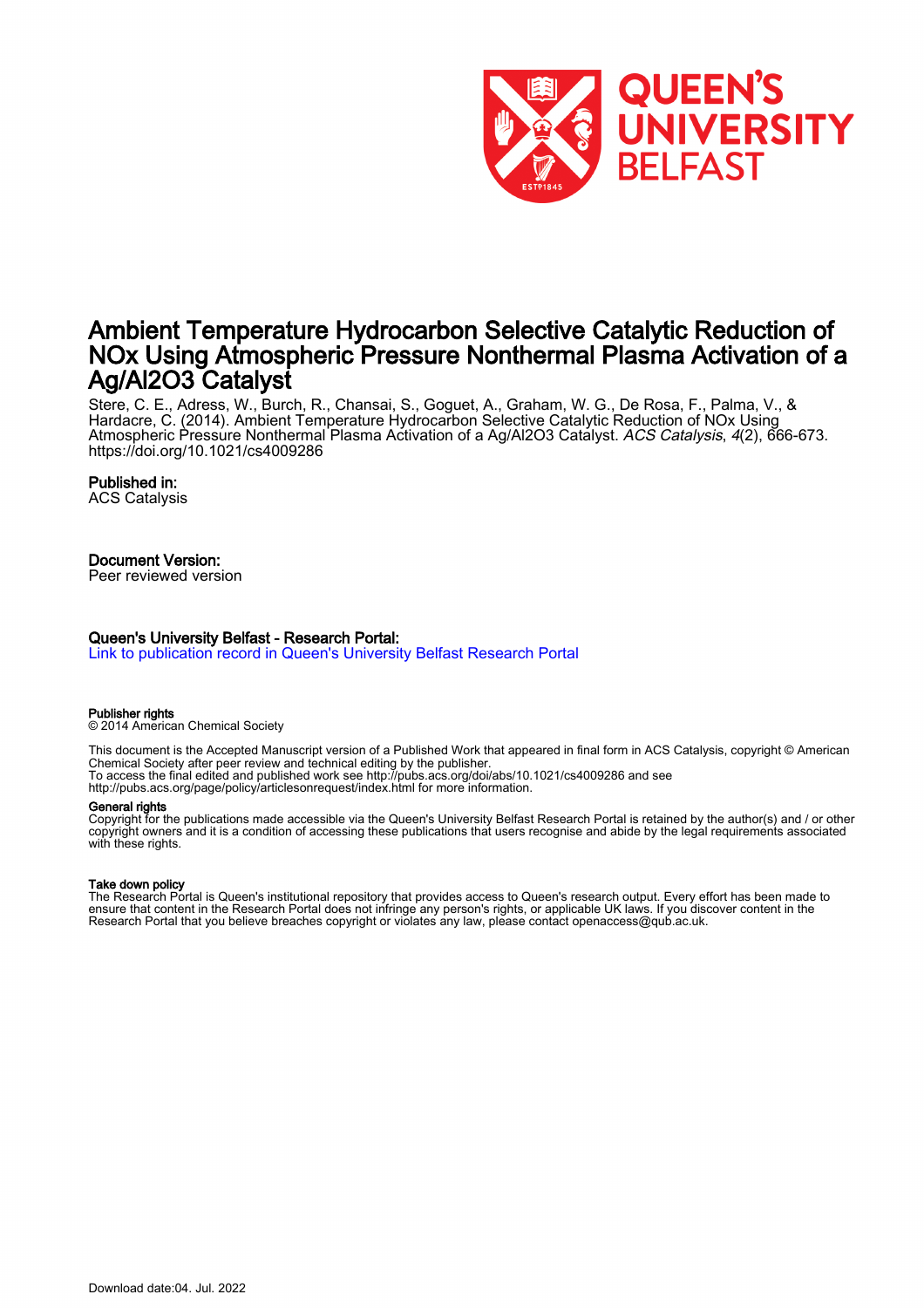# Ambient temperature hydrocarbon selective catalytic reduction of  $NO<sub>x</sub>$  using atmospheric pressure non-thermal plasma activation of a Ag/Al2O3 catalyst

Cristina E. Stere<sup>1</sup>, Wameedh Adress<sup>2</sup>, Robbie Burch<sup>1</sup>, Sarayute Chansai<sup>1</sup>, Alexandre Goguet, William G. Graham<sup>\*2</sup>, Fabio De Rosa<sup>1,3</sup>, Vincenzo Palma<sup>3</sup>and Christopher Hardacre<sup>\*,1</sup>

<sup>1</sup> Centre for the Theory and Application of Catalysis, CenTACat, School of Chemistry and *Chemical Engineering, Queen's University Belfast, Belfast, N. Ireland, U.K. 2 Centre for Plasma Physics, School of Mathematics and Physics, Queen's University Belfast, N. Ireland, U.K 3Dipartimento di Ingegneria Industriale, Università di Salerno, Via Ponte Don Melillo 84084 Fisciano (SA), Italy* 

*Corresponding author: (\*)c.hardacre@qub.ac.uk, b.graham@qub.ac.uk* 

## **Abstract**

Atmospheric pressure non-thermal plasma activated catalysis for the removal of  $NO<sub>x</sub>$  using hydrocarbon selective catalytic reduction has been studied utilising toluene and *n*-octane as the hydrocarbon reductant. When the plasma was combined with an Ag/Al2O3catalyst a strong enhancement in activity was observed when compared with conventional thermal activation with high conversions of both NO<sub>x</sub> and hydrocarbons obtained at temperature  $\leq$ 250 °C, where the silver catalyst is normally inactive. Importantly, in the absence of an external heat source, significant activity was obtained at 25 °C. This low temperature activity provides the basis for applying non thermal plasmas to activate emission control catalysts during cold start conditions which remains an important issue for mobile and stationary applications.

**Keywords:** Ag/Al<sub>2</sub>O<sub>3</sub>, Non-thermal plasma jet, NO<sub>x</sub> reduction, low temperature hydrocarbon selective catalytic reduction, toluene, *n-*octane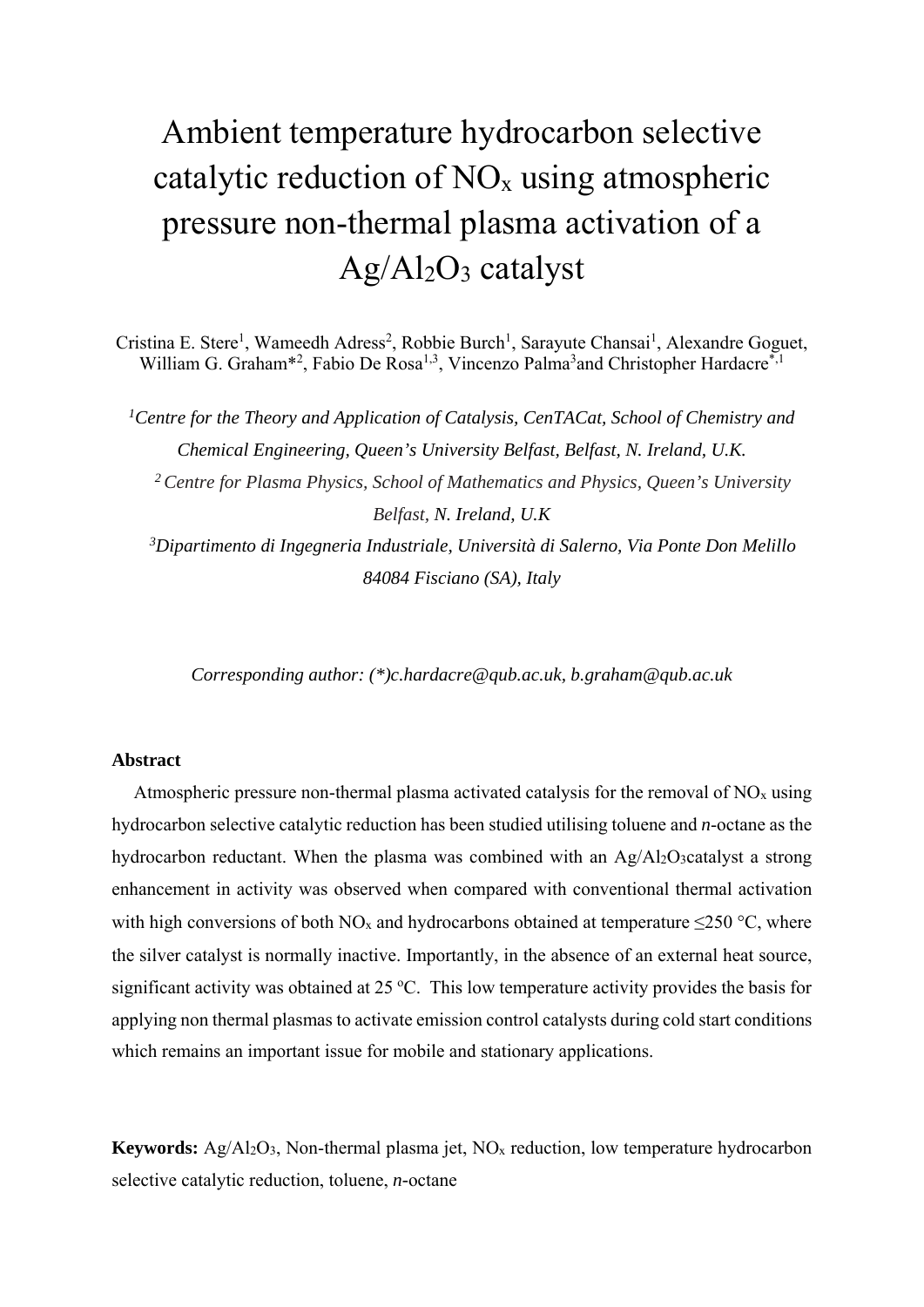## **1. Introduction**

Catalysis is an essential enabling technology which impacts on the quality and economics of our lives. It holds the key to solving many problems facing society, among which automotive emission control and clean energy production. Stringent emission regulations have led to innovative research and the development of efficient technologies for pollution control both for stationary and mobile applications. Among these, Selective Catalytic Reduction (SCR) by hydrocarbons (HC) has shown a high potential in the removal of  $NO<sub>x</sub>$  emissions from diesel and lean burn gasoline engines  $[1-13]$ . Ag/Al<sub>2</sub>O<sub>3</sub> catalysts have been widely studied for this reaction as they have been shown to be highly selective to  $N_2$  versus  $N_2O$  and have moderate tolerance to water vapor and  $SO_2$  [5, 8, 9, 12, 13]. However, a significant drawback of the Agbased systems is their lack of activity below 350 °C, therefore, control of the reaction conditions would be key for practical use. These systems have significant issues associated with cold start conditions where very poor NOx reduction activity is observed.

Recently, electrically produced plasma based processes have been reported as an attractive alternative to conventional thermally activated reactions. This interest stems from the fact that often times the highly reactive species in the plasma are not in thermodynamic equilibrium. Depending on the amount of energy and the details of how it is coupled into the plasma, the plasma can be classified as thermal or non-thermal. Non-thermal plasmas (NTPs) are in highly non-equilibrium state characterized by high temperatures electrons of several thousands of degrees while the background gas molecules/ions are close to ambient temperature. The main advantage of NTPs is that they can enable thermodynamically unfavourable reactions to occur at low temperatures; however, the selectivity towards the products of interest is not always optimal [14, 15]. Therefore, the combination of heterogeneous catalysis with plasmas has attracted interest due to the combined possible advantages of having fast and low-temperature reaction from atmospheric non-thermal plasma and high product selectivity from heterogeneous catalysis. Hybrid plasma-catalyst systems have proven to be very efficient in promoting the activity in VOC oxidation, automotive catalysis, water purification, reforming and hydrogenation reactions [15-24].

 In many cases, the NTP is placed upstream of the catalyst bed [17, 25, 26] and activates the gas prior to contacting with the surface of the catalyst. For example, Rappé *et al*. [26] reported ~80% reduction of NO<sub>x</sub> in a simulated lean exhaust over a Ba/zeolite Y and Ag/  $\gamma$ -alumina catalytic system at 200 °C with the plasma upstream of the catalyst bed. Li *et al.* [9] also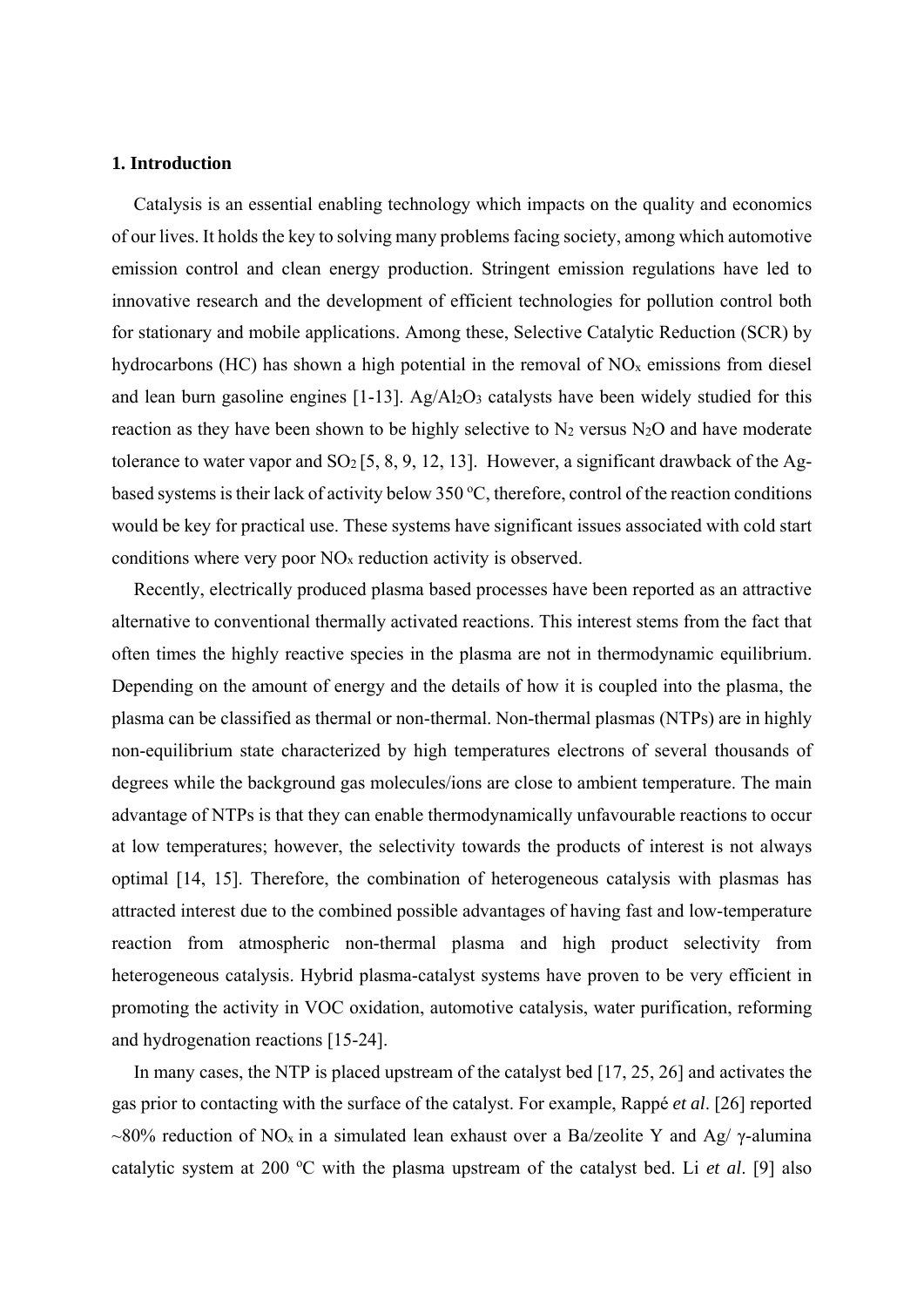reported an increase in NO<sub>x</sub> conversion from  $\sim$ 30% to >85% at 340 °C over silver based catalysts when the reaction gas was activated by NTP. Cho and co-workers [27] studied the plasma-assisted hydrocarbon selective catalytic reduction (HC-SCR) system using oxygenated hydrocarbons produced by a diesel fuel reformer and reported on the beneficial effect of a plasma on both the NO<sub>x</sub> and HC conversion at 200 °C. Importantly, further enhancements were achieved by placing the catalyst in the discharge area [9, 18, 28]. Li *et al*. [9] studied the effect of plasma on the NO<sub>x</sub> storage capacity (NSC) of a Pt/Ba/Al<sub>2</sub>O<sub>3</sub> catalyst between 100-300 °C. Compared with only thermally activating the catalyst, an increase of up to 50% of the NSC was reported in a two-stage system, with the catalyst downstream the plasma-system, whereas in a single-stage plasma-catalyst system, with the catalyst placed inside the discharge area, the NSC increased by up to 91% compared with the catalyst-only over the same temperature range. Than Quoc An *et al.* [18] and Harling *et al.* [28] emphasized the higher efficiency of a onestage-plasma-catalyst system compared with a two-stage configuration in the destruction of aromatics for environmental clean-up at room temperature. Harling *et al*. reported 65 % destruction of toluene and 49% destruction of benzene using Ag/Al<sub>2</sub>O<sub>3</sub> as the catalyst in a onestage plasma-catalysis configuration compared with 28% and 39%, respectively, for the twostage configuration. They attributed the enhancement in hydrocarbon destruction to the direct interaction of the radicals, electrons and photons created by the plasma with the catalyst and molecules adsorbed on its surface. A recent example of plasma-catalyst hybrid systems with potential applications for stationary sources [29] showed promising results for low-temperature deNOx under simulated flue gas conditions. In a combined adsorption-discharge plasma process, the adsorbed  $NO<sub>x</sub>$  was efficiently decomposed over a H-ZSM-5 catalyst to  $N<sub>2</sub>$  and  $O<sub>2</sub>$ during the discharge stage, in oxygen-deficient air and with very low space velocities. However, the addition of 2% water in the simulated flue gas caused a significant reduction in conversion. The deNO<sub>x</sub> efficiency of the zeolite was improved by injecting  $2.5\%$  NH<sub>3</sub> during the discharge stage. The properties observed for combined catalyst-plasma systems show some promise for the selective  $NO<sub>x</sub>$  reduction by hydrocarbons over Ag/Al<sub>2</sub>O<sub>3</sub> catalysts since the activation or partial oxidation of the hydrocarbons has been shown to be a controlling step in the formation of  $N_2$  as a product [9, 27, 30]. Furthermore, the increased performance at low temperature of plasma assisted process compared with thermally activated processes may hold the solution to cold start emission control.  $NO<sub>x</sub>$  reduction during cold start periods is still a key issue for meeting the future emission regulations since most of the noxious emissions are released during the period when the catalysts temperature is insufficiently high to be fully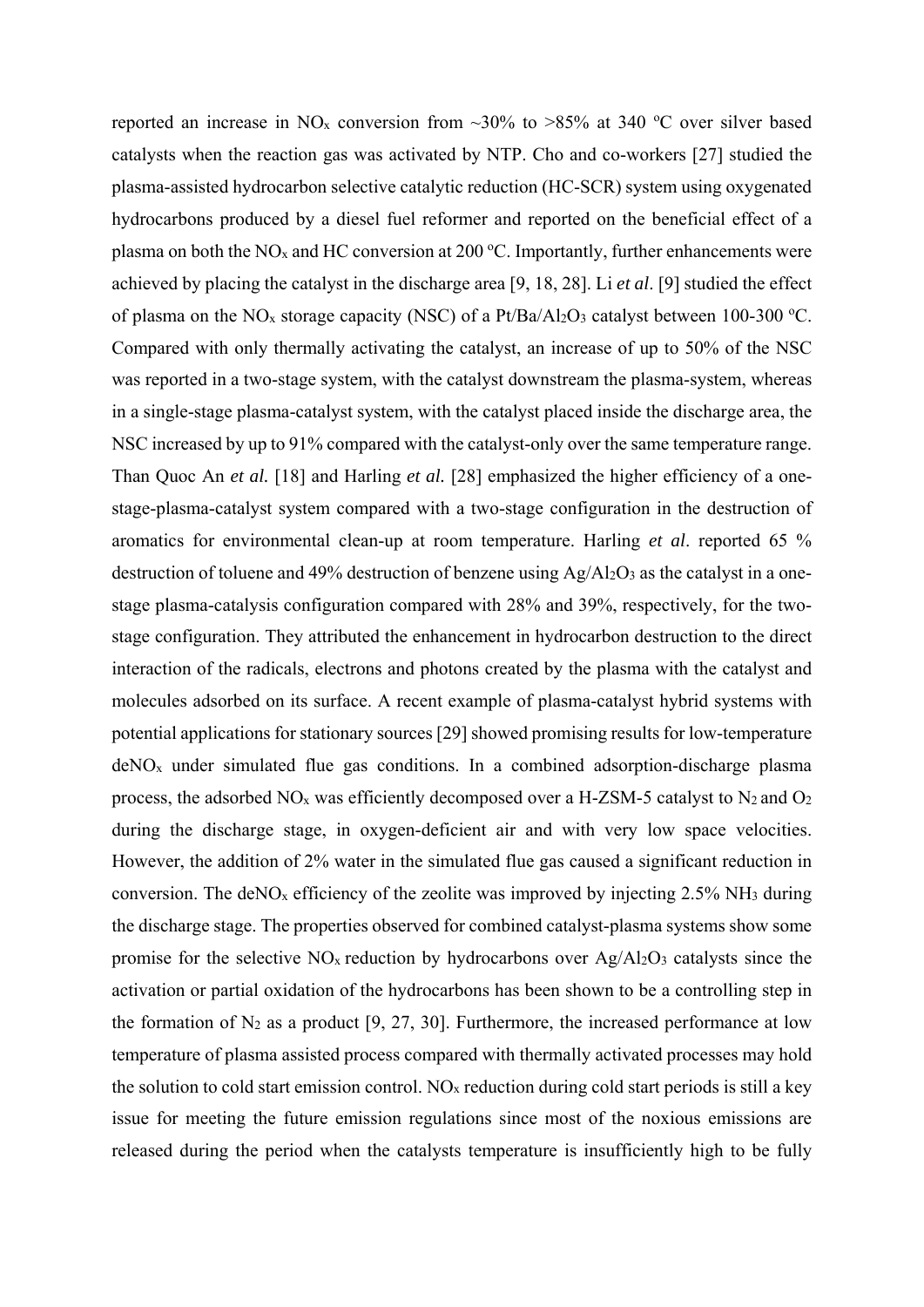active. The use of NTP for low-temperature emission control may overcome such problems [31-33].

In the present paper, we report evidence of non-thermal plasma assisted hydrocarbon selective catalytic reduction (HC-SCR) deNOx reaction over a silver-based catalyst using He as the discharge medium. The latter was used to enable a study of whether low temperatures (25-250 °C) could be employed for the removal of  $NO<sub>x</sub>$  using simulated diesel fuels (toluene or *n*-octane).

## **2. Experimental**

#### *2.1 Catalyst preparation*

The Ag catalyst provided by Johnson Matthey was prepared by impregnation of an  $\gamma$ -Al2O3support (LaRoche Industries Inc.). The support material was ground and sieved to a particle size of 150-250  $\mu$ m and mixed with a solution containing 0.022 M AgNO<sub>3</sub>. The catalyst was then filtered, dried at room temperature for 24 h and further dried at 100 °C for 3 h, after which the catalyst was calcined at 550 °C for 3 h [34-36]. The silver content of the catalyst was determined, using Inductively Coupled Plasma-Optical Emission Spectroscopy (ICP-OES), to be 2 wt% Ag [34-36] and the BET specific surface area was  $170 \text{ m}^2 \text{ g}^{-1}$ .

#### *2.2 Activity tests*

The experiments were designed to obtain information on the activity of the SCR catalyst when atmospheric pressure helium was used and the non-thermal plasma jet was in direct contact with the catalyst bed. The 2.0% Ag/Al2O3 catalyst sample (100 mg) was placed in the centre of a fixed-bed flow reactor system, consisting of a 4 mm I.D. T-shape quartz reactor tube (Figure 1a). Typically, the catalyst was held in place between plugs of quartz wool and a K-type grounded thermocouple was placed in the centre of the catalyst bed for temperature measurements in the absence of plasma. In the presence of NTP, the gas temperature was determined by analyzing the rotational  $N_2$  plasma spectrum structure [37-39]. An Ocean Optics imaging spectrometer was used to record the spectra, which were then compared with simulated spectra of the 0-0 band of the second positive system of nitrogen at different temperatures. A least square procedure using Newton–Gauss algorithm was used to get the best fit between the experimental and theoretical spectral bands [37].

The SCR gas feed stream was flowed through the horizontal tube from one side of the reactor and through the catalystwhile the atmospheric pressure helium for the non-thermal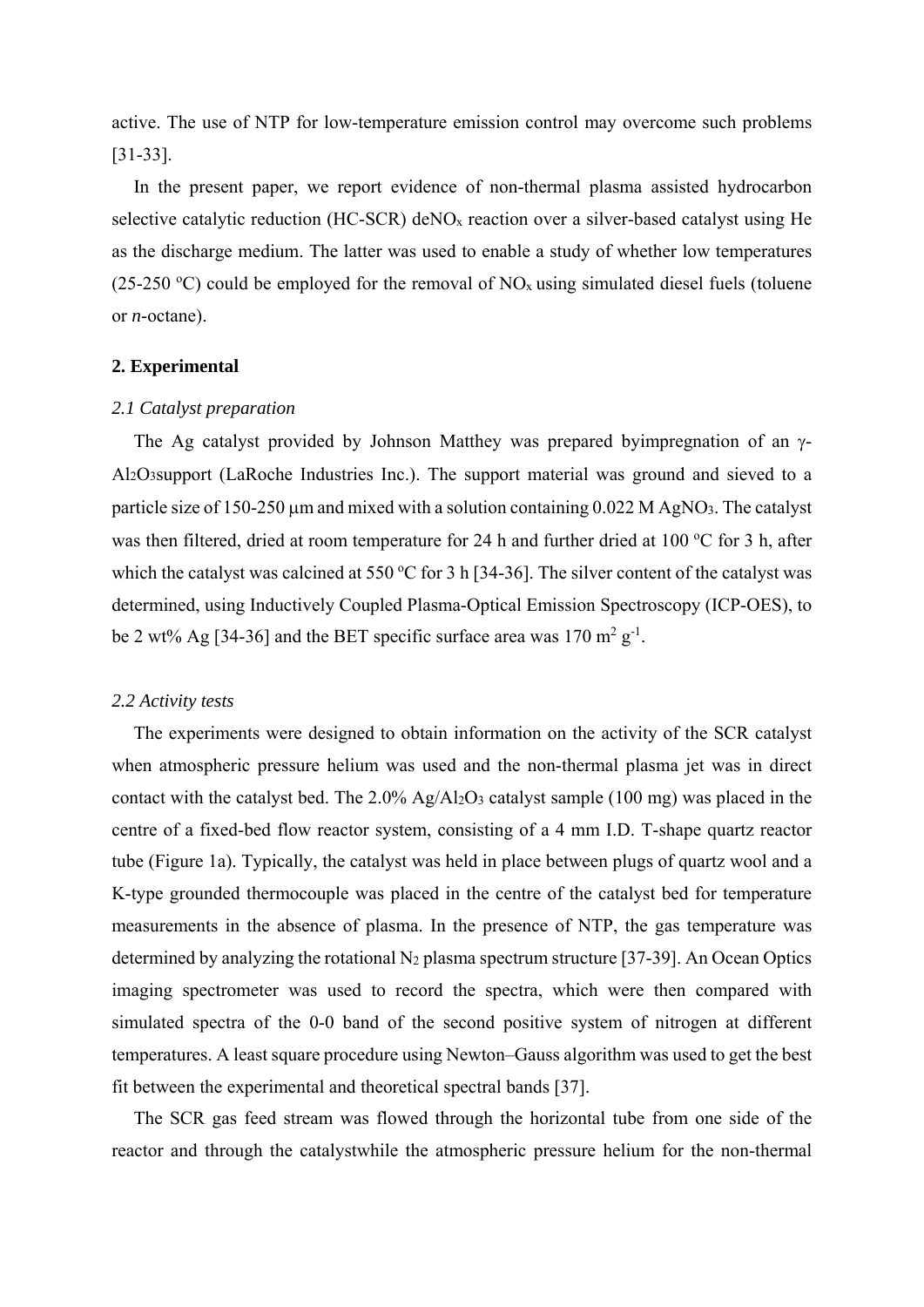plasma jet was flowed through the vertical arm onto the catalyst, as shown in Figure 1. Helium was fed into the reactor with a flow rate of  $100 \text{ cm}^3 \text{ min}^{-1}$ .

The total flow rate and space velocity of the SCR mixture were  $276 \text{ cm}^3 \text{ min}^{-1}$  and  $165,600$ cm<sup>3</sup> g<sup>-1</sup> h<sup>-1</sup>, respectively. The gas mixture consisted of 720 ppm NO; either 540 ppm *n*-C<sub>8</sub>H<sub>18</sub> or 620 ppm toluene (corresponding to 4340 ppm as C1);  $4.3\%$  O<sub>2</sub>,  $7.2\%$  H<sub>2</sub>O;  $7.2\%$  CO<sub>2</sub> and He as the carrier gas. All the gases were supplied by BOC and each was individually controlled by an Aera<sup>TM</sup> FC-7700C mass flow controller. The *n*-octane, toluene and water vapour were introduced by passing He as a carrier gas through separate custom-made saturators. The hydrocarbon saturator was placed in an ice/water bath and the H2O saturator temperature was controlled using a Grant<sup>TM</sup> GD120 thermostatic bath. All the pipework following the water saturator was heat tracedto prevent condensation.

The exit of the reactor was connected in series to a Signal 4000VM series chemiluminescence detector, used to analyze the inlet and outlet NOx concentrations and a Bruker Tensor 27 Fourier Transform Infra-Red spectrometer (FTIR), fitted with a gas cell of volume 190 cm<sup>3</sup>or a Hiden Analytical HPR20 mass spectrometer (MS). The hydrocarbon conversion, gas phase CO and N2O were monitored by FTIR and the MS was used to monitor the formation of N<sub>2</sub>. To quantify the dinitrogen formed, isotopically labelled <sup>15</sup>NO (m/z=31) was used as a reactant and the production of  ${}^{15}N_2$  (m/z=30) was monitored in order to avoid any interference from the fragmentation derived from the  $7.2\%$  CO<sub>2</sub> (m/z=28) or any CO/CO<sub>2</sub> formed during the reaction. Argon was used as a tracer and internal standard. The temperature of the reaction was controlled with a calibrated hot air blower. The following equations were used to calculate the conversion of  $NO<sub>x</sub>$  and hydrocarbon as well as the  $N_2$ ,  $N_2O$ ,  $CO_2$  and  $CO$ selectivities:

$$
NO_x \text{ conversion } (\%) = \frac{[NO_x]_{in} - [NO_x]_{out}}{[NO_x]_{in}} \times 100
$$
 (eq. 1)

$$
Hydrocarbon \, conversion \, (\%) = \frac{[HC]_{in} - [HC]_{out}}{[HC]_{in}} \times 100 \tag{eq. 2}
$$

$$
N_2 \; selectivity \; (\%) = \frac{2[N_2]}{[No_x]_{in} - [No_x]_{out}} \times 100 \tag{eq. 3}
$$

$$
N_2O \ selectivity \ (\%) = \frac{2[N_2O]}{[NO_x]_{in} - [NO_x]_{out}} \times 100 \tag{eq. 4}
$$

$$
CO_2 selectivity \ (\%) = \frac{[CO_2]}{x \times \{[C_x H_y]_{in} - [C_x H_y]_{out}\}} \times 100 \tag{eq. 5}
$$

$$
CO selectivity \text{ } (\%) = \frac{[co]}{x \times \{[c_x H_y]_{in} - [c_x H_y]_{out}\}} \times 100 \tag{eq. 6}
$$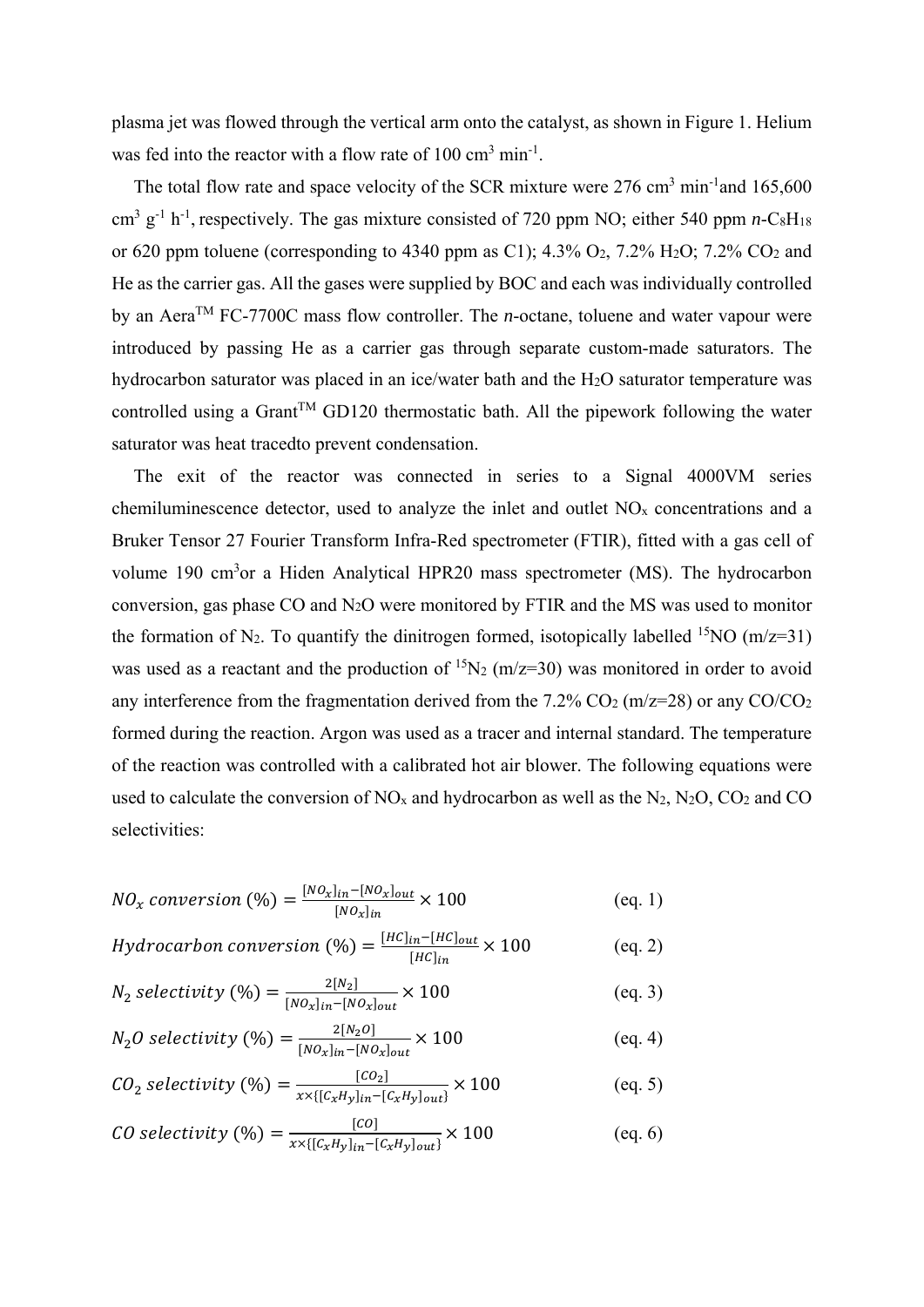A dielectric barrier discharge was created in the vertical tube by applying a voltage to the lower of the two external circular copper electrodes, based on thesystem described by Teschke *et al .*[40], whilst the upper electrode was grounded. In addition, the thermocouple placed within the reactor acted as an internal grounded electrode. A high voltage probe (Tektronix, P6015) and a calibrated Rogowski coil (Pearson) connected to a digital oscilloscope (LeCroy WavePro 7300A) were used to measure the variable, time-dependent applied voltageand current. The powered electrode was driven at peak voltages from 6 to 7 kV and modulated from 16 to 23 kHz. Time resolved voltage and current measurements showed that the power into the plasma was between 1 and 2 W.

## **3. Results and Discussion**

#### *3.1 Activity tests*

Figure 2 shows the deNO<sub>x</sub> performance of the Ag catalyst at 25 °C and 250 °C using *n*octane and toluene in the absence and presence of the NTP. Figure 2a clearly shows that, at ambient temperature and in the presence of the NTP,  $NO<sub>x</sub>$  conversions of  $\sim$ 52% in the case of *n*-octane and  $\sim$ 42% in the case of toluene were obtained with N<sub>2</sub> selectivities of  $\sim$  78 % and 96 %, respectively. For *n*-octane-SCR, the N<sub>2</sub>O selectivity was ~4% and 19% of unidentified Ncontaining compounds remained. For toluene-SCR, the N<sub>2</sub>O selectivity was  $\sim$ 2% and a 2% unidentified N-containing compounds was also observed. NH3 was not detected under any of the conditions explored. No activity was observed when the plasma was not applied.

Further reduction of  $NO<sub>x</sub>$  in the presence of toluene was obtained by increasing the temperature of the reaction to 250 °C. In the presence of the NTP (Figure 2) the conversion of NO<sub>x</sub> reached~ 70%, with 99% selectivity to N<sub>2</sub> and ~ 1% to N<sub>2</sub>O. Again no conversion was observed in the absence of the NTP. A different trend was observed in the case of the *n*-octane-SCR, where the increase in temperature led to a decrease of the  $NO<sub>x</sub>$  conversion to  $\sim$ 25%, with more than 75% selectivity towards  $N_2$ . This effect will be discussed in section 3.2. A small increase in  $NO<sub>x</sub>$  conversion was noted at 250 °C in the absence of NTP.

Figure 2b shows that when the reaction was carried out at ambient temperature, the presence of the NTP led to> 98% conversion of the *n*-octane and ~89% conversion of the toluene, compared with <5% when the NTP was not applied. Increasing the reaction temperature to 250°C resulted in full consumption of the hydrocarbons.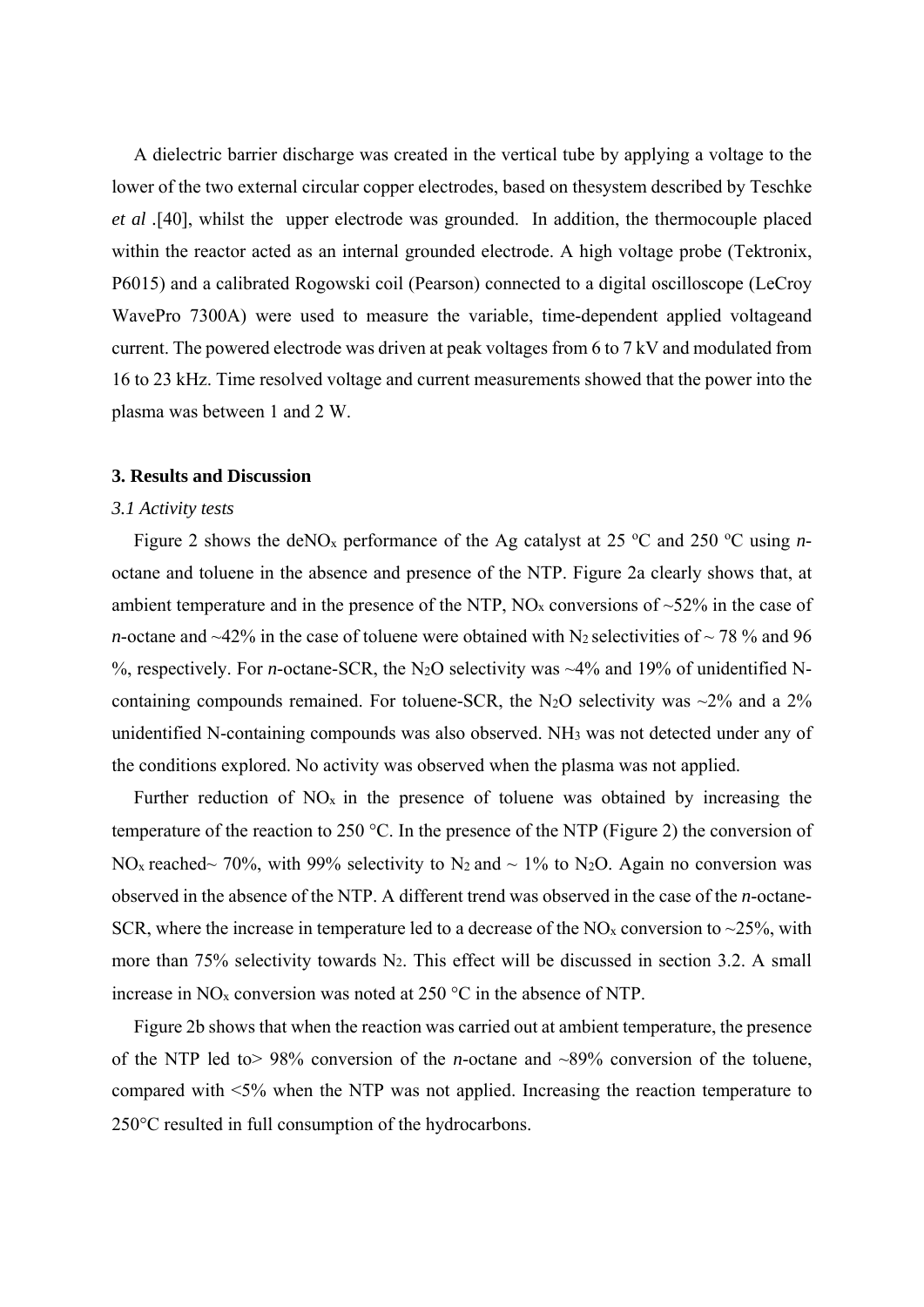Of major importance is the assessment of the synergetic effect of the NTP+catalyst in the enhancement of the SCR activity at low temperatures. A comparison of the conversions and selectivities for reactions performed using the NTP in the empty reactor, the empty reactor in the presence of the thermocouple and in the presence of the catalyst within the NTP together with the thermocouple is shown in Table 1. The presence of the catalyst in the discharge area had a major effect on the conversion of the hydrocarbons and NO<sub>x</sub>. For the toluene-SCR, in the presence of the NTP, the total NO<sub>x</sub> conversion was found to be  $\leq 5\%$  in the empty reactor with an increase to  $\sim$  25% on introducing the thermocouple into the reactor. In the presence of the thermocouple and the  $2\%$  Ag/Al<sub>2</sub>O<sub>3</sub> catalyst within the plasma discharge area, the total NO<sub>x</sub> conversion with toluene in the feed was  $\sim$ 42%. A similar trend was observed for the toluene conversion with  $\sim8\%$  found using the empty reactor with the NTP compared with  $\sim72\%$  in the presence of the thermocouple and ~89% in the presence of the catalyst and thermocouple. A 20% decrease in the N2 formation was observed in the absence of the catalyst with the thermocouple acting as a second ground electrode, while insignificant quantities of  $N_2$  were formed when the thermocouple was removed. The selectivity towards CO2 was also improved in the presence of the catalyst and thermocouple compared with the empty reactor in the presence of the thermocouple. In the former case  $90\%$  selectivity to  $CO<sub>2</sub>$  was observed compared with  $\sim$ 74% in the latter arrangement. Importantly, the change in the CO<sub>2</sub> selectivity is not due to a significant change in the CO selectivity which only decreases from  $\sim$ 13 to 11% on addition of the catalyst. The presence of the catalyst in the NTP eliminates the formation of other C-containing by-products, reported as "unknown products" in Table 1. In the absence of the catalyst, these represent 13% of the carbon balance. Note that under the latter conditions the reactor and quartz wool were also observed to be become discoloured.

Similarly, very low conversions were observed for the activity test on the empty reactor, in the absence of both catalyst and thermocouple for the plasma assisted *n*-octane-SCR. In general, higher NOx and hydrocarbon conversion were observed for the plasma assisted *n*octane-SCR, and the trends were similar to those observed for toluene, i.e. an increase in conversions when the thermocouple was connected to the system and further improvement in the SCR activity when the catalyst was positioned in the discharge area. Importantly, despite the increase in NO<sub>x</sub> conversion from ~35% in the empty reactor with the thermocouple to ~52% in the presence of the catalyst and thermocouple, no significant changes were observed in the formation of <sup>15</sup>N<sub>2</sub> ( $\sim$ 76% compared with  $\sim$ 78%, respectively). This in a significant difference compared with the toluene-SCR reaction which showed  $\sim$ 96% selectivity to N<sub>2</sub> in the presence of the catalyst and thermocouple.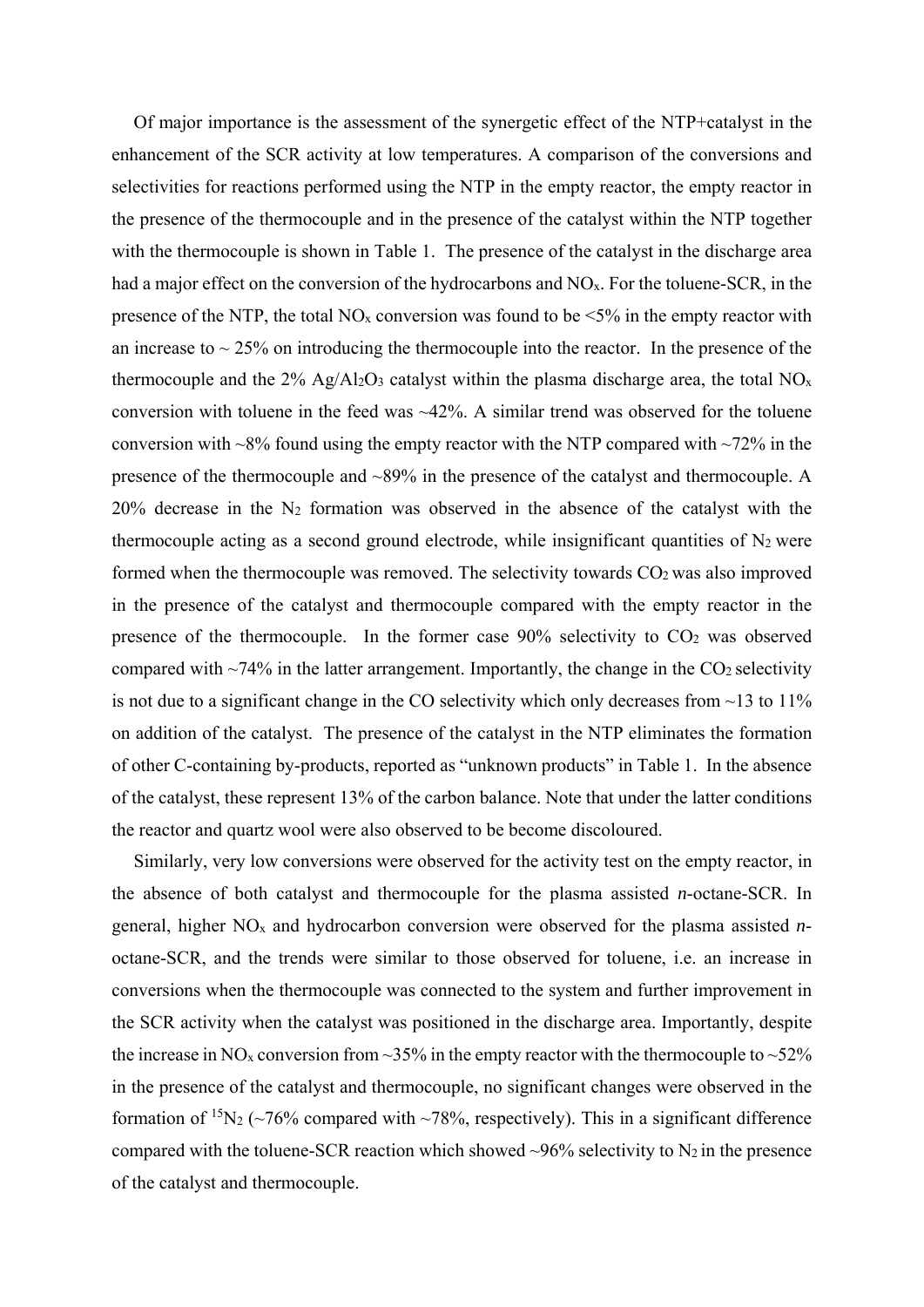**Table 1.**NO<sub>x</sub> and hydrocarbon conversion and selectivity to N<sub>2</sub>, N<sub>2</sub>O, CO and CO<sub>2</sub> during the toluene-SCR of 15NO reaction in the presence of the NTP using the blank reactor, the reactor in the presence of the thermocouple and the reactor in the presence of the thermocouple and  $2\%$  Ag/Al<sub>2</sub>O<sub>3</sub> at ambient temperature.

|                                             | NO <sub>x</sub>          |                |        |         | $C_7H_8$                            |        |                 |         |
|---------------------------------------------|--------------------------|----------------|--------|---------|-------------------------------------|--------|-----------------|---------|
|                                             | Total                    | N <sub>2</sub> | $N_2O$ | Unknown | HC                                  | CO     | CO <sub>2</sub> | Unknown |
| Experiment                                  | NO <sub>x</sub><br>conv. | $(\%)$         | $(\%)$ | $(\%)$  | conv.                               | $(\%)$ | $(\%)$          | $(\%)$  |
|                                             | $(\%)$                   |                |        |         | $(\%)$                              |        |                 |         |
| Empty reactor                               | 4.0                      | trace          | trace  | N/A     | 7.5                                 | trace  | trace           | N/A     |
| Blank reactor+                              | 24.5                     | 75.9           | 2.2    | 24.1    | 71.9                                | 13.2   | 73.8            | 13      |
| thermocouple                                |                          |                |        |         |                                     |        |                 |         |
| $2\%$ Ag/Al <sub>2</sub> O <sub>3</sub> (in | 42.4                     | 96.1           | 1.5    | 2.3     | 89.1                                | 10.6   | 90.0            | N/A     |
| the presence of                             |                          |                |        |         |                                     |        |                 |         |
| the                                         |                          |                |        |         |                                     |        |                 |         |
| thermocouple)                               |                          |                |        |         |                                     |        |                 |         |
|                                             | NO <sub>x</sub>          |                |        |         | $n$ -C <sub>8</sub> H <sub>18</sub> |        |                 |         |
| Empty reactor                               | 11.5                     | trace          | trace  | N/A     | 4.5                                 | trace  | N/A             | N/A     |
|                                             |                          |                |        |         |                                     |        |                 |         |
| Blank reactor+                              | 34.8                     | 75.9           | 23.8   | 0.3     | 79.2                                | 9.2    | 90.1            | 0.7     |
| thermocouple                                |                          |                |        |         |                                     |        |                 |         |
| $2\%$ Ag/Al <sub>2</sub> O <sub>3</sub> (in | 51.7                     | 77.9           | 21.5   | 0.6     | 98.8                                | 13.5   | 86.1            | 0.4     |
| the presence of                             |                          |                |        |         |                                     |        |                 |         |
| the                                         |                          |                |        |         |                                     |        |                 |         |
| thermocouple)                               |                          |                |        |         |                                     |        |                 |         |

The presence of water is known to be important for the thermally activated HC-SCR reaction. Recent results showed that in the absence of water only  $20\%$  conversion of NO<sub>x</sub> was observed in comparison to 60% following the addition of 7.2% of water at 400 °C [41] Figure S1 shows the effect of the addition of water into the HC-SCR feed during the NTP activated reaction. In comparison with the SCR with H2O, the SCR without H2O showed a decrease in the NO<sub>x</sub> and toluene conversion from ~40% to 18% and from ~90% to 80%, respectively. No significant changes in selectivity were observed.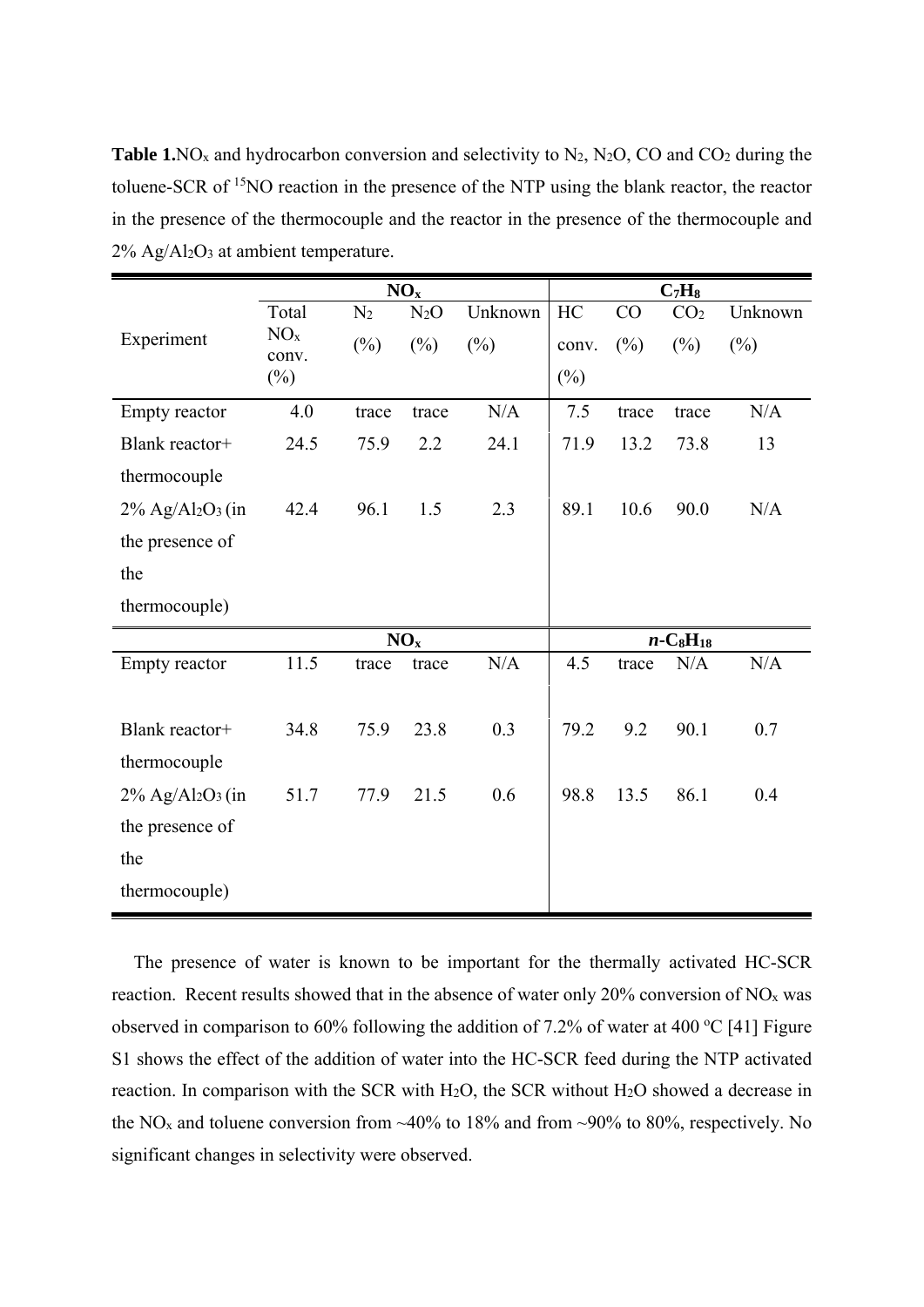Further experiments were performed to investigate the behaviour of the gas species when switching the plasma on and off during the toluene-SCR reaction at 250 °C. FTIR spectra of the gas phase outlet as a function of switching the plasma on and off are reported in Figure 3a. When compared with the IR spectra recorded when bypassing the reactor and when the plasma was off, significant differences could be observed in the presence of the plasma,. With an applied electrode voltageof 7 kV, it was found that the IR bands between 3100 and 2800 cm<sup>-1</sup>, assigned to the vibrational C-H stretching of gas phase toluene, disappeared. This indicated that toluene had been activated for  $NO<sub>x</sub>$  reduction and at least partially converted to form gas phase  $CO<sub>2</sub>$  (not shown) and  $CO$  (see Figure 3) as shown by the bands at 2143 cm<sup>-1</sup> [42, 43]. No significant lag was observed between the gas phase spectra and presence or absence of the plasma indicating that the species formed are short lived and only affect the activity when the plasma is applied.

Similar effects on the hydrocarbon oxidation during plasma on-off switches were observed when the test was performedat room temperature (Figure 3b). Importantly, during these switches, the temperature of the gas was determined from the rotational structure of the  $N_2$ second positive system emission. The measurements were done at a distance between the reactor and the optical probe of  $\sim$ 12 mm. Figure S2 shows the best fit of simulated spectrum with the experimental data of the nitrogen emission line (377-381 nm), which corresponds to a rotational gas temperature of 93 °C (367 K) for the *n*-octane-SCR reaction and 91 °C (364 K) for the toluene-SCR reaction. Furthermore, the response of the thermocouple probe after switching off the plasma also showed a temperature of  $\sim$ 120 °C, indicating that thermal activation of the catalyst is not likely to be the cause of the enhanced activity observed.

Further studies were performed using different reactor configurations to assess their impact on the plasmas reactor performance. It was found that placing the plasma upstream of the catalyst or above but not passing through the catalyst bed had little effect on the  $NO<sub>x</sub>$ conversion. The schematics of all the reactors configurations tested are presented in the supporting information (Figure S3).

## *3.2 Effect of the voltage and the frequency on the plasmareactor efficiency*

Figure 4 shows the effect of the applied voltage on plasma assisted SCR of  $NO<sub>x</sub>$  and hydrocarbon conversion at 250 °C. An increase in voltage from 6 to 7 kV resulted in an increase in the toluene conversion from  $\sim$ 78% to 99% together with the NO<sub>x</sub> conversion increasing from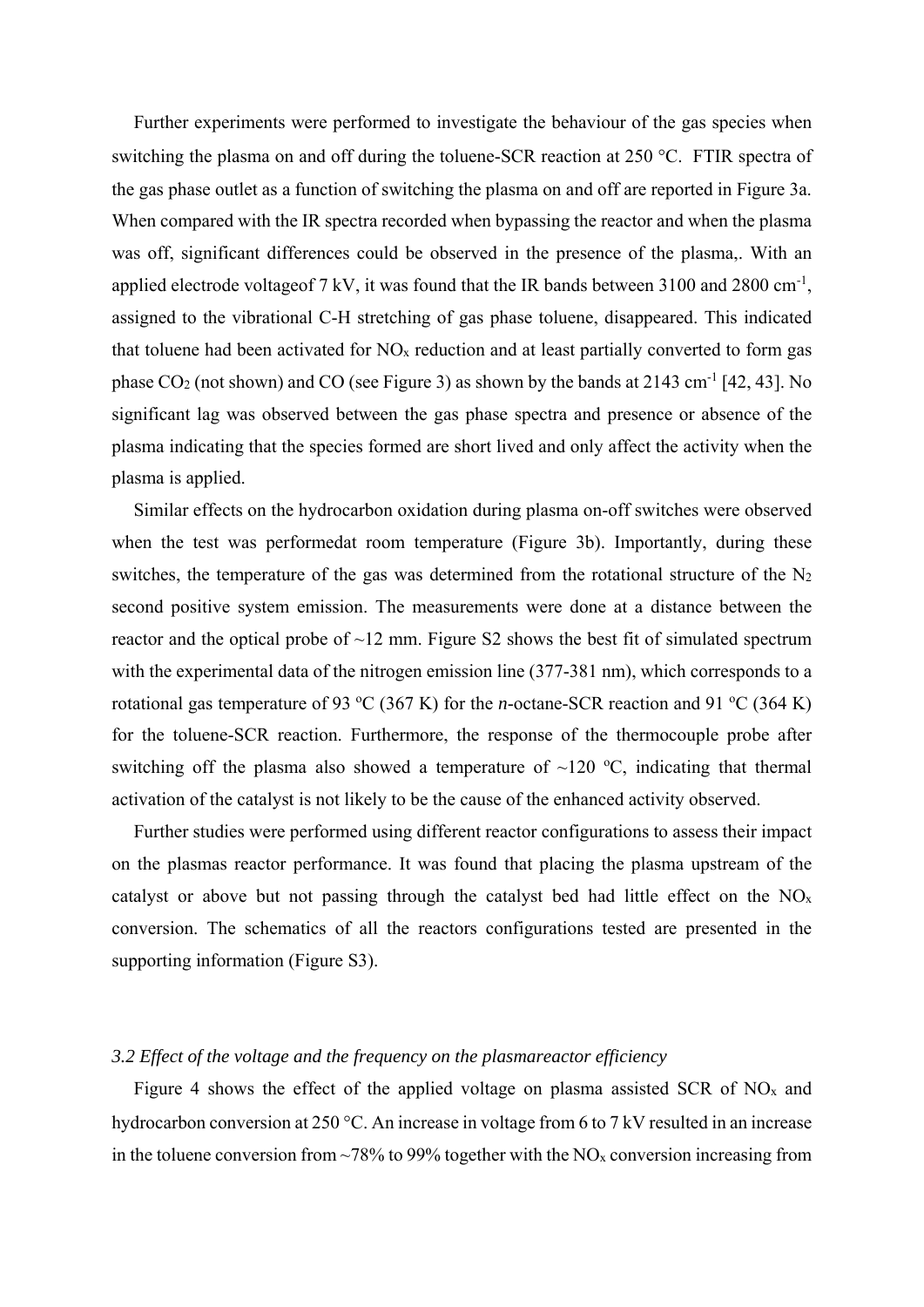44% to 71% (Figure 4a). A different trend was observed when using *n*-octane as the reductant. Figure 4b shows that the  $NO<sub>x</sub>$  conversion decreased from  $~45\%$  to 25% on increasing the voltage from 6 to 7 kV, while the *n*-octane was fully converted.

There is a general agreement that the activation of thehydrocarbon is a key step in the mechanism of HC-SCR of NO<sub>x</sub>. It has been discussed and accepted by many researchers that the activation of both  $NO<sub>x</sub>$  and hydrocarbons leads to the formation of surface NCO species, which is thought to be a key intermediate and involved in the final step of the SCR reaction over Ag/Al<sub>2</sub>O<sub>3</sub> catalysts to form N<sub>2</sub> [33-36, 42-45]. It was reported that aromatics (toluene in this case) are inactive at temperatures below 400  $\degree$ C [5, 46, 47]. This would indicate that the activation and partial oxidation of toluene requires more energy andsubsequently a higher temperature than *n*-octane. The SCR activity with toluene shown in Figure 4a was enhanced at low temperatures with increasing voltage. This is probably due to increased plasma energy applied at the higher voltages which promoted the activation and partial oxidation of toluene and subsequently led to increased deNOx activity. In contrast, as *n*-octane is easier to activate, an increase in the energy either by increasing the voltage or the temperature of the reaction (as shown in Figure 2) led to over oxidation of the hydrocarbon favouring total combustion rather than reaction with  $NO<sub>x</sub>$ . This is similar to the effect observed in the thermally activated HC-SCR deNO<sub>x</sub> reactions, where increases in temperature initially lead to increased  $NO<sub>x</sub>$ conversion, where partial oxidation of the HC occurs. At sufficiently high temperatures, total combustion of the hydrocarbon is dominant and the  $NO<sub>x</sub>$  conversion decreases.

The driving frequency also had a significant effect on the HC-SCR of NOx. Figure S4A shows the NO<sub>x</sub> conversion obtained duringthe *n*-octane-SCR reaction performed at 250  $\degree$ C as a function of the driving current frequency at  $6 \text{ kV}$ . The NO<sub>x</sub> conversion was found to decrease from 63% at ~16 kHz to 45% at ~20 KHz. This behaviour mirrors the trends obtained with increasing voltages. An increase in driving frequency increases the plasma energy density and, therefore, if the energy provided exceeds that required this will lead to an enhancement of the selectivity towards total combustion and finally a reduced SCR performance. Furthermore, by varying the driving frequency not only is the  $NO<sub>x</sub>$  conversion affected but also the N<sub>2</sub>O selectivity, as shown in Figure S4B. This is consistent with the results from thermal activation where the formation of N<sub>2</sub>O depends both on the NO<sub>x</sub> conversion and on the temperature [1], following a volcano curve. Therefore, it was possible to maximise the selectivity towards N2 compared with N2O by controlling the reaction temperature as well as the driving frequency, leading to  $\leq$ 15% N<sub>2</sub>O formation at 250 °C using a voltage of 6 kV and a frequency of 16.3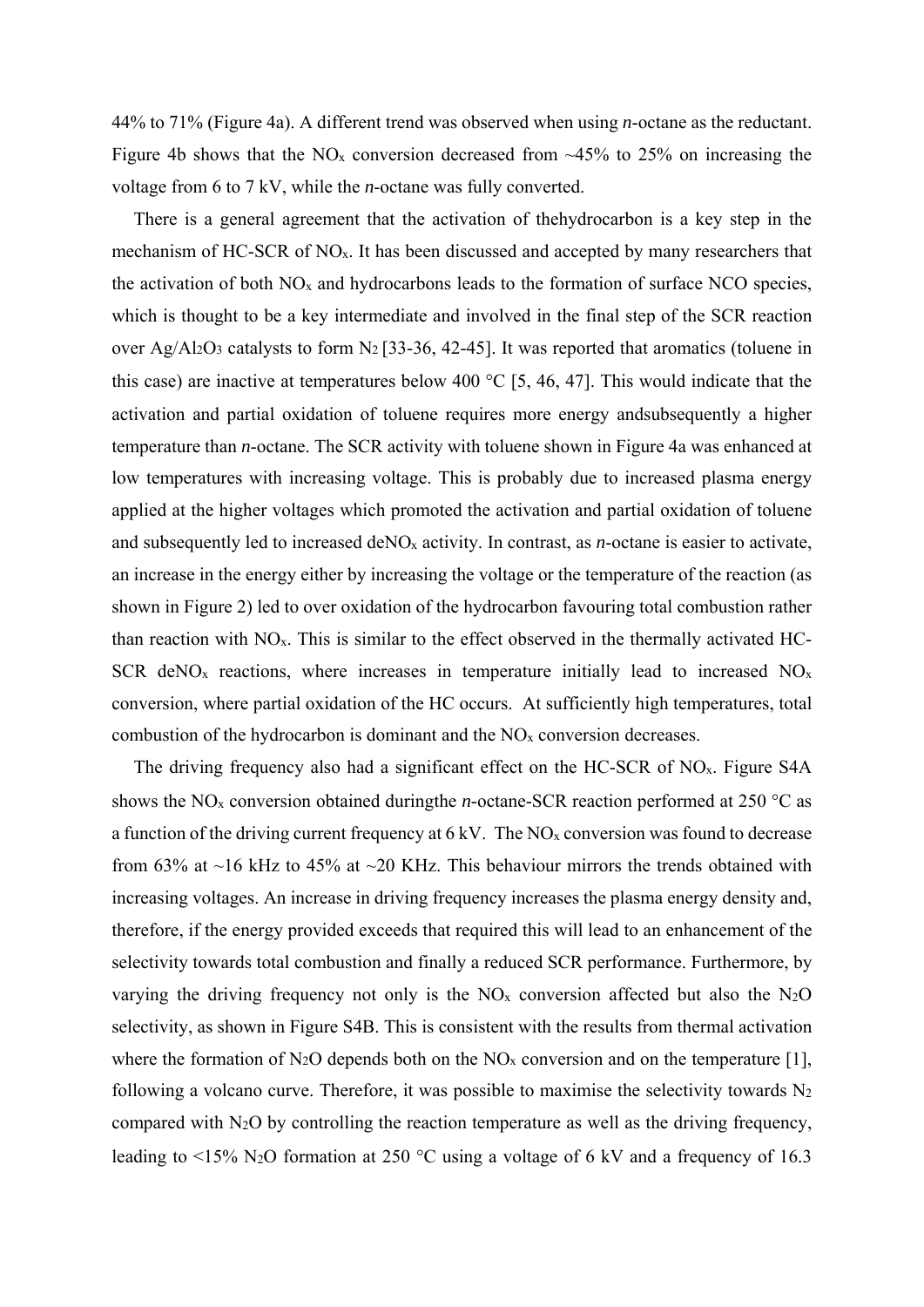kHz. However, further fine tuning of the voltage/frequency and the duration of the pulse is required in order to enhance the SCR activity for the Ag based catalyst at low temperature.

## **4. Conclusions**

An atmospheric pressure non-thermal plasma jet catalytic reactor was developed. When combined with an Ag/Al<sub>2</sub>O<sub>3</sub>catalyst and applied to HC-SCR of NO<sub>x</sub>, a strong enhancement was observed when compared withconventional thermal activation. In the presence of the plasma, high conversions of both NO<sub>x</sub> and hydrocarbons were obtained at temperature  $\leq$ 250 C, where the silver based catalyst is normally inactive. Importantly, significant activity was obtained at 25 °C. These results provide a promising base for future development of vehicle exhaust treatment during cold start which remains a serious problem in terms of pollutants emissions.

## **Acknowledgements**

The authors would like to thank EPSRC for financial support through the CASTech project (EP/G02152X/1) and W. Adress acknowledges the support of the Iraqi Ministry of Higher Education and Scientific Research.

## **Associated Content**

Supporting Information contains the effect of water on the toluene-SCR reaction, the experimental and simulated emission spectra during the HC-SCR reactions, the schematics of the reactor configurations tested and effect of applied current frequency on the HC-SCR reactions. This material is available free of charge via the Internet at http://pubs.acs.org.

## **References**

- [1] Burch, R.; Breen, J.P.; Meunier, F.C. *Appl. Catal. B* **2002**, 39, 283-303.
- [2] Iglesias-Juez, A.; Hungría, A.B.; Martínez-Arias, A.; Fuerte, A.; Fernándezcía, M.; Anderson, J.A.; Conesa, J.C. Soria, J. *J. Catal.* **2003**, 217, 310-323.
- [3] Lindfors, L.-E.; Eränen K.; F. Klingstedt F.; Murzin, D.Y. *Top. Catal.* **2004**, 28, 185- 189.
- [4] He H.; Yu, Y. *Catal. Today* **2005**, 100, 37-47.
- [5] Shimizu, K.; Satsuma, A. *Phys. Chem. Chem. Phys.* **2006**, 8, 2677-2695.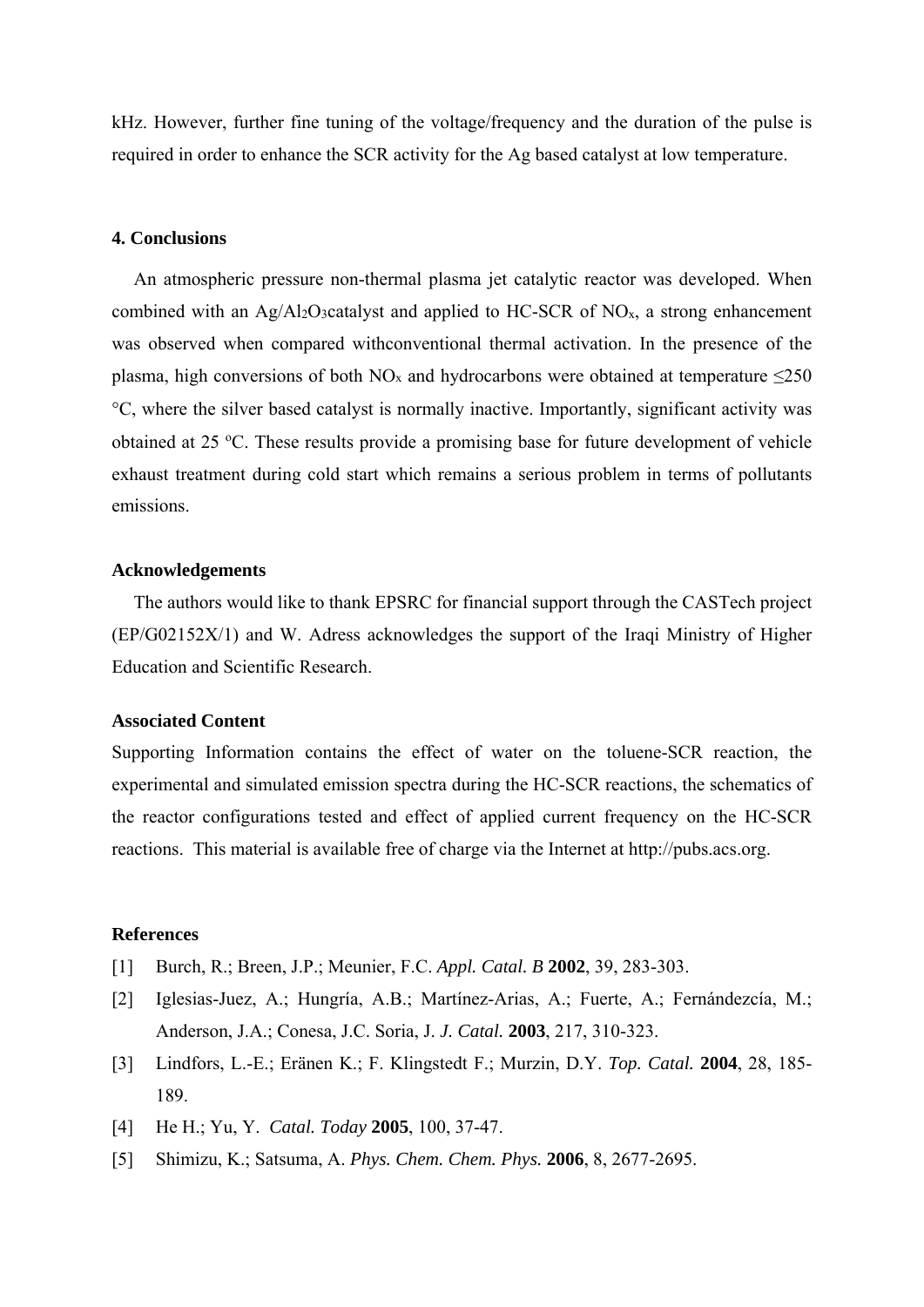- [6] Takagi, K.; Kobayashi, T.; Ohkita, H.; Mizushima, T.; Kakuta, N.; Abe, A.; Yoshida, K. *Catal. Today* **1998**, 45, 123-127.
- [7] Sultana, A.; Haneda, M.; Fujitani, T. Hamada, H. *Catal. Lett.* **2007**, 114, 96-102.
- [8] Li, J.; Zhu, Y.; Ke, R.; Hao J. *Appl. Catal. B* **2008**, 80, 202-213.
- [9] Li J.; Ke, R.; Li W.; Hao J. *Catal. Today* **2007**, 126, 272-278.
- [10] Kannisto, H.; Ingelsten, H. H.; Skoglundh, M. *J. Mol. Catal. A* **2009**, 302, 86-96.
- [11] Martínez-Arias, A.; Fernández-García, M.; Iglesias-Juez, A.; Anderson, J.A.; Conesa, J.C.; Soria, J. *Appl. Catal. B* **2000**, 28, 29-41.
- [12] Shimizu, K.; Satsuma, A.; Hattori, T. *Appl. Catal. B* **2000**, 25, 239-247.
- [13] Shimizu, K.; Shibata, J.; Yoshida, H.; Satsuma, A.; Hattori, T. *Appl. Catal. B* **2001**, 30, 151-162.
- [14] Mizuni, A. *Catal. Today* **2013**, 211, 2-8.
- [15] Hessel, V.; Anastasopoulou, A.; Wang, Q,; Kolb, G.; Lang, J. *Catal. Today* **2013**, 211, 9-28.
- [16] Oda, T. *J. Electrostat*. **2003**, 57, 293-311.
- [17] Durme, J.V.; Dewulf, J.; Leys, C.; Langenhove, H.V. *Appl. Catal. B* **2008**, 78, 324-333.
- [18] Than Quoc An, H.; Pam Huu, T.; Le Van, T.; Cormier. J.M.; Khacel, A. *Catal. Today*  **2011**, 176, 474-477.
- [19] Tang, X.; Feng, F.; Ye, L.; Zhang, X.; Huang, Y.; Liu, Z. *Catal Today* **2013**, 211, 39-43.
- [20] Shi, C.; Zhang, Z.; Crocker, M.; Xu, L.; Wang, C.; Au, C.; Zhu, A. *Catal. Today* **2013**, 211, 96-103.
- [21] Zhou, T.; Jang, K.; Lang, B.W.L. *Catal. Today* **2013**, 211, 147-155.
- [22] Lee, D.H.; Lee, J.-O.; Kim, K.-T.; Song, Y.-H.; Kim, E.; Han, H.-K. *Int. J. Hydrogen Energ.* **2011**, 36, 11718-11726.
- [23] Lee, D.H.; Lee, J.-O.; Kim, K.-T.; Song, Y.-H.; Kim, E.; Han, H.-K*. Int. J. Hydrogen Energ.* **2012**, 37, 3225-3233.
- [24] Wang, H.; Li, X.; Chen, M.; Zheng, X. *Catal. Today* **2013**, 211, 66-71.
- [25] Matsumoto T.; Wang, D.; Namihira, T.; Akiyama, H. *Chapter 9: Non-Thermal Plasma technic for Air Pollutoion Caontrol*, INTECH **2012**.
- [26] Rappé, K.G.; Hoard, J.W.; Aardahl, C.L.; Park, P.W.; Peden, C.H.F.; Tran, D.N. *Catal. Today* **2004**, 89, 143-150.
- [27] Cho, B.K.; Lee, J.-H.; Crellin, C.C.; Olson, K.L.; Hilden, D.L.; Kim, M.K.; Kim, P.S.; Heo, I.; Oh, S.H.; Nam, I.-S. *Catal. Today* **2012**, 191, 20-29.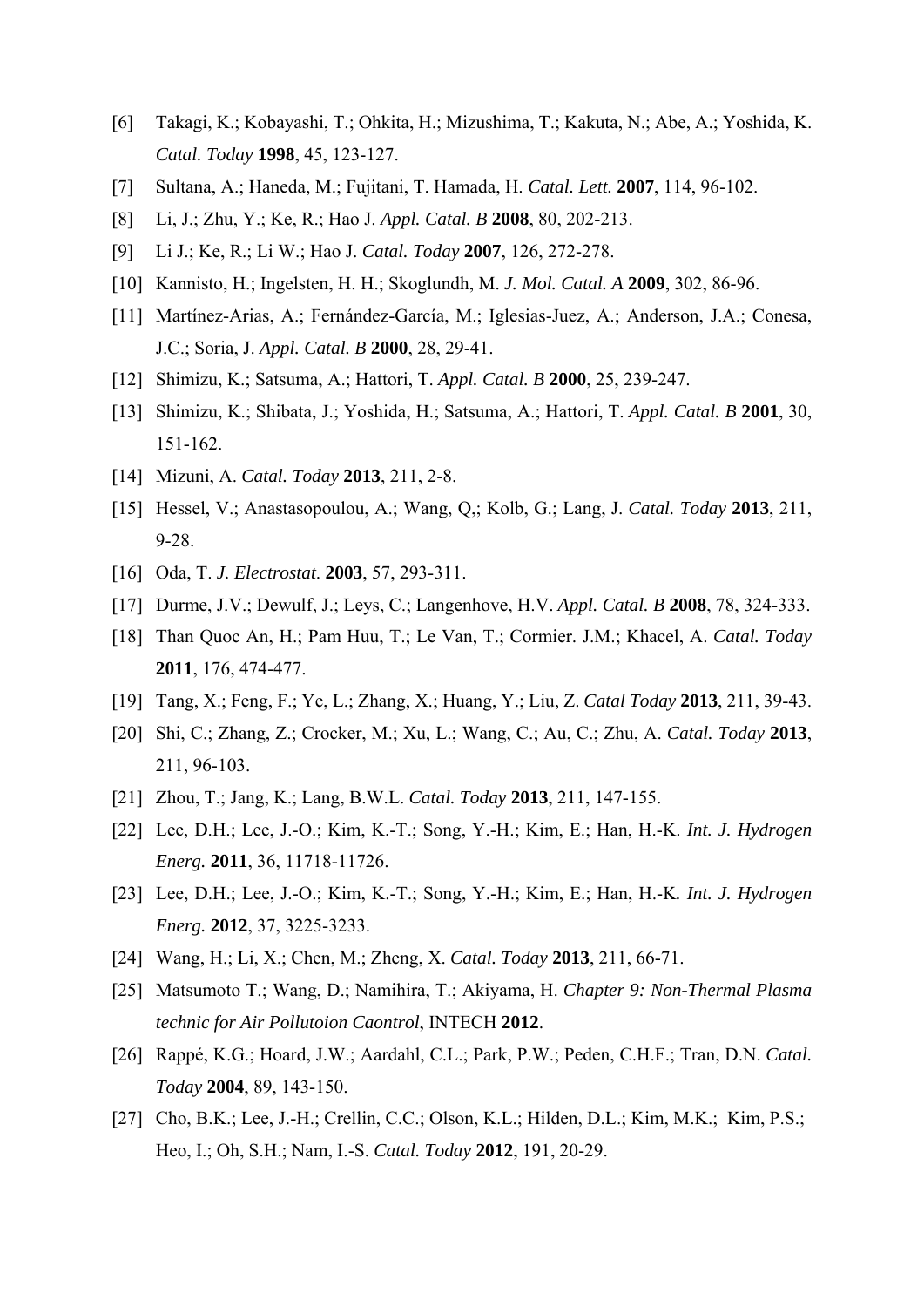- [28] Harling, A.M.; Demidyuk, V.; Fischer, S.J.; Whitehead, J.C. *Appl. Catal. B* **2008**, 82, 180.
- [29] Wang, H. *Chem. Commun.* **2013**, 49, 9353-9355.
- [30] Magureanu, M.; Piroi, D.; Mandache, N.B.; Pârvulescu, V.I.; Pârvulescu, V.; Cojocaru, B.; Cadigan, C.; Richards, R.; Daly, H.; Hardacre, C.; *Appl. Catal. B* **2011**, 104, 84-90
- [31] Okubo, M.; Tanioka, A.; Kuroki, T.; Yamamoto, T. *IEEE. T. Ind. App*. **2002**, 38, 1196- 1203.
- [32] Kim, H.H.; Ogata. A.; Futamura S. *Appl. Catal. B* **2008**, 79, 256-267.
- [33] Yu, Q.Q.; Wang, H.; Liu, T.; Xiao, L.P. Jiang, X.Y., Zheng, X.M. *Environ. Sci. Tech*. **2012**, 46, 2337-2344.
- [34] Chansai, S.; Burch, R.; Hardacre, C.; Breen, J.; Meunier, F. *J. Catal.* **2010**, 276, 49-55.
- [35] Chansai, S.; Burch, R.; Hardacre, C.; Breen, J.; Meunier, F. *J. Catal.* **2011**, 281, 98-105.
- [35] Breen, J.P.; Burch, R.; Hardacre, C.; Hill, C.J.; Rioche, C. *J. Catal.* **2007**, 246, 1-9.
- [37] Twomey, B.; Nindrayog , A.; Niemi , K.; Graham , W. G.; Dowling, D. P. *Plasma Chem. Plasma Process* **2011**, 31, 139–156.
- [38] Lu, X.; Xiong, Q.; Xiong, Z.; Hu, J.; Zhou, F.; Gong, W.; Xian, Y.; Zou, C.; Tang, Z.; Jiang, Z.; Pan, Y. *J. Appl. Phys.* **2009**, 105, 043304.
- [39] Nastuta, A.V.; Topala, I.; Grigoras, C.; Pohoata, V.; Popa, G. *J. Phys. D: Appl. Phys.*  **2011**, 44, 105204.
- [40] Teschke, M.; Kedzierski, J.; Finan-Dinu, E.G.; Korzec, D.; Engrmann, J. *IEEE.T.Plasma Sci.* **2005**, 33, 310.
- [41] Ralphs, K.; D'Agostino, C.; Burch, R.; Chansai, S.; Gladden, L.F., Hardacre, C.; James, S.L.; Mitchell, J.; Taylor, S. F. R. *Catal. Sci. Technol.* **2014**. accepted, DOI: 1- .1039/c3cy00945a
- [42] Meunier, F.C.; Breen, J.P.; Zuzaniuk, V.; Olsson, M.; Ross, J.R.H. *J. Catal.* **1999**, 187, 493-505.
- [43] Bion, N.; Saussey, J.; Haneda, M.; Daturi, M. *J. Catal.* **2003**, 217, 47-58.
- [44] Tamm, S.; Ingelsten, H.H.; Palmqvist, A.E.C. *J. Catal.* **2008**, 255, 304-312
- [45] Eränen, K.; Klingstedt, F.; Arve, K.; Lindfors, L.-E.; Murzin, D.Y. *J. Catal.* **2004**, 227, 328-343.
- [46] Demidyuk, V.; Hardacre, C.; Burch, R.; Mhadeshwar, A.; Norton, D.; Hancu, D. *Catal. Today* **2011**, 164, 515-519.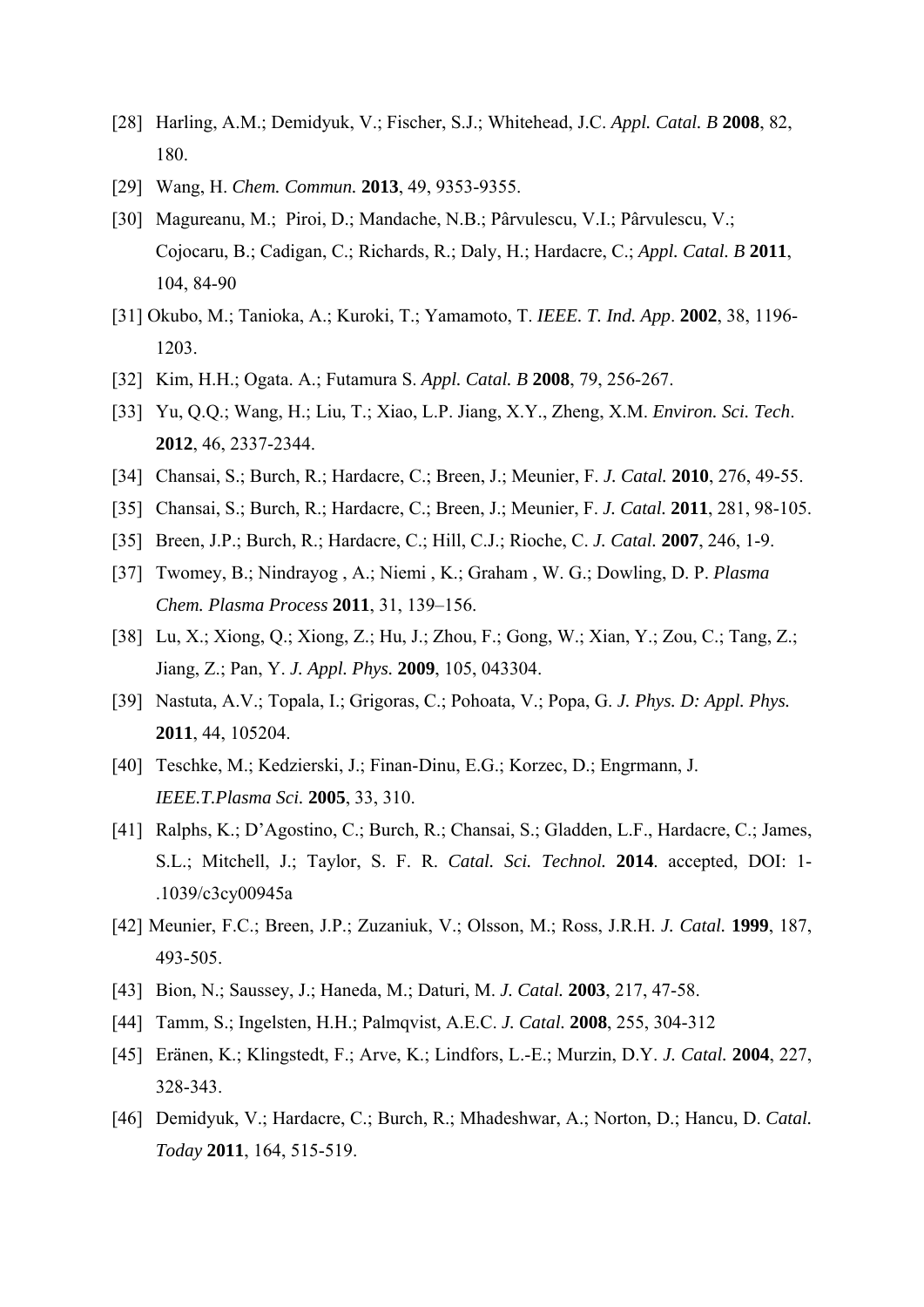[47] Kim, M.K.; Kim, P.S. Baik J.H. Nam. I.-S.; Cho, B.K.; Oh, S.H. *Appl. Catal. B* **2011**, 105, 1-14.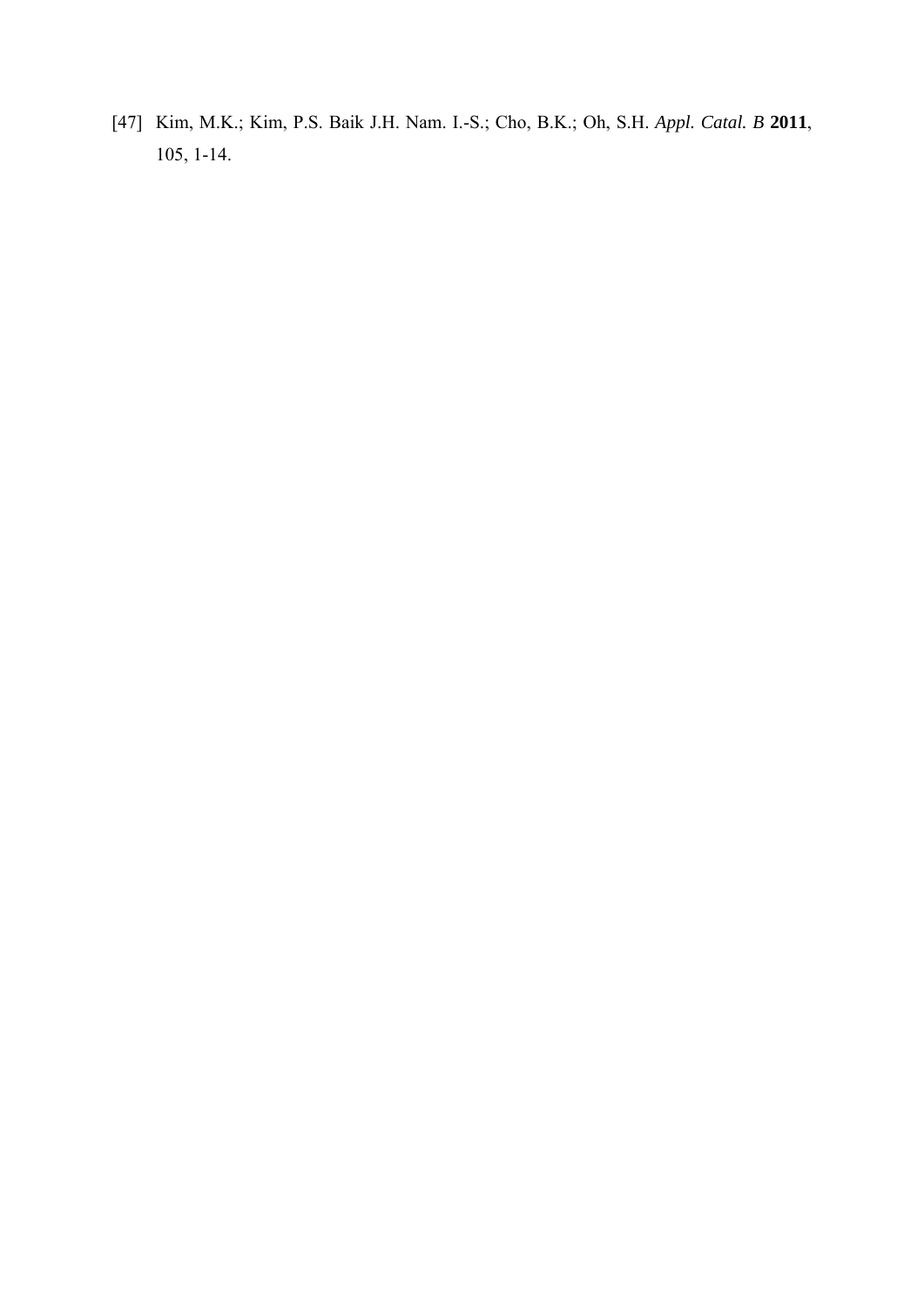## **Figures and Captions**



Figure 1. Schematic (A) and photograph (B) of the plasma reactor used during the HC-SCR activity test.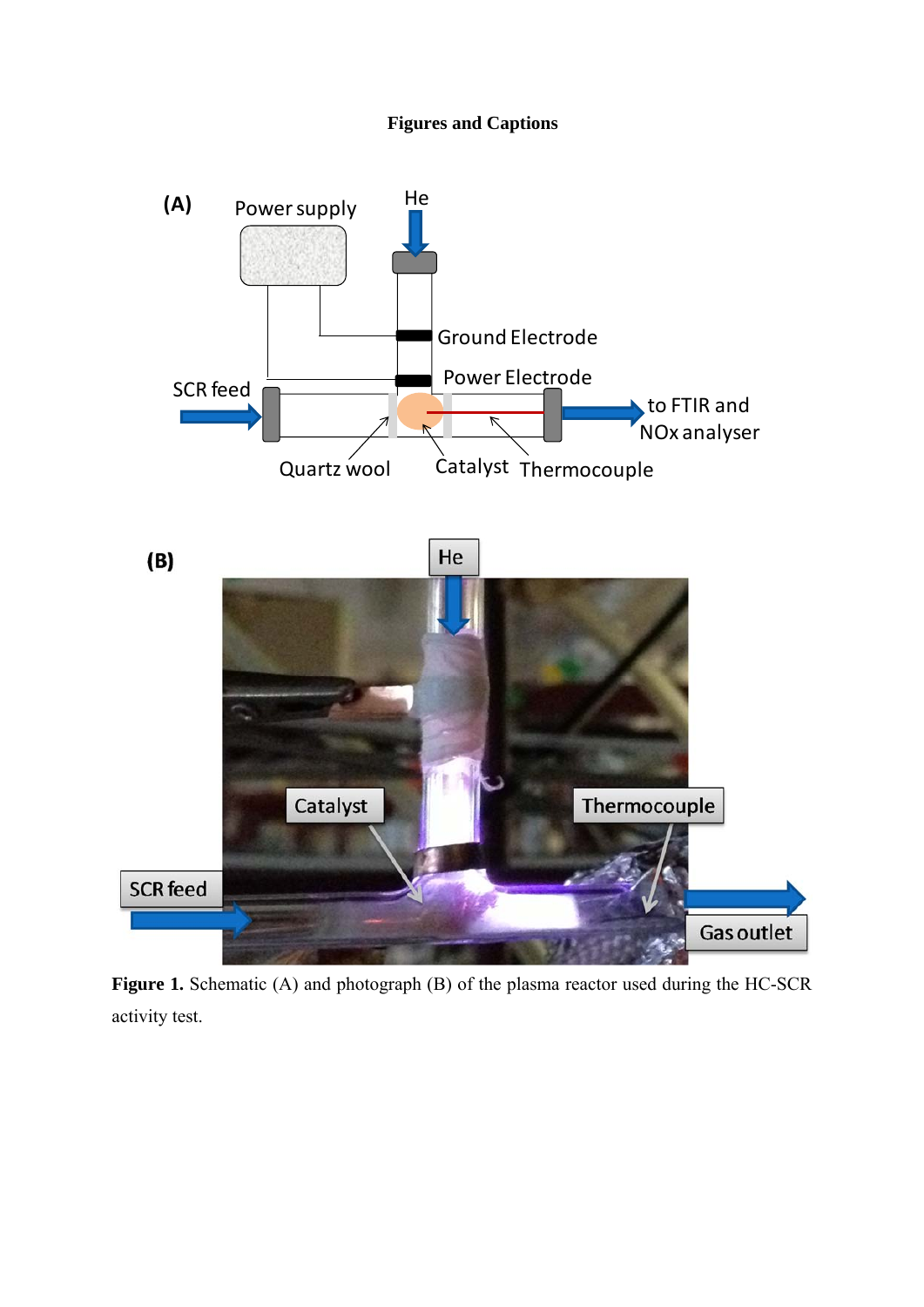

Figure 2.NO<sub>x</sub> (a) and hydrocarbon (b) conversion during the HC-SCR of NO<sub>x</sub> reaction over 2 wt% Ag/Al2O3. Feed composition: 720 ppm NO, 4340 ppm (as C1) HC, 4.3% O2, 7.2% CO2, 7.2% H<sub>2</sub>O and He balance. The total flow rate and space velocity was 276 cm<sup>3</sup> min<sup>-1</sup>and 165600  $\text{cm}^3 \text{ g}^{-1} \text{ h}^{-1}$ , respectively.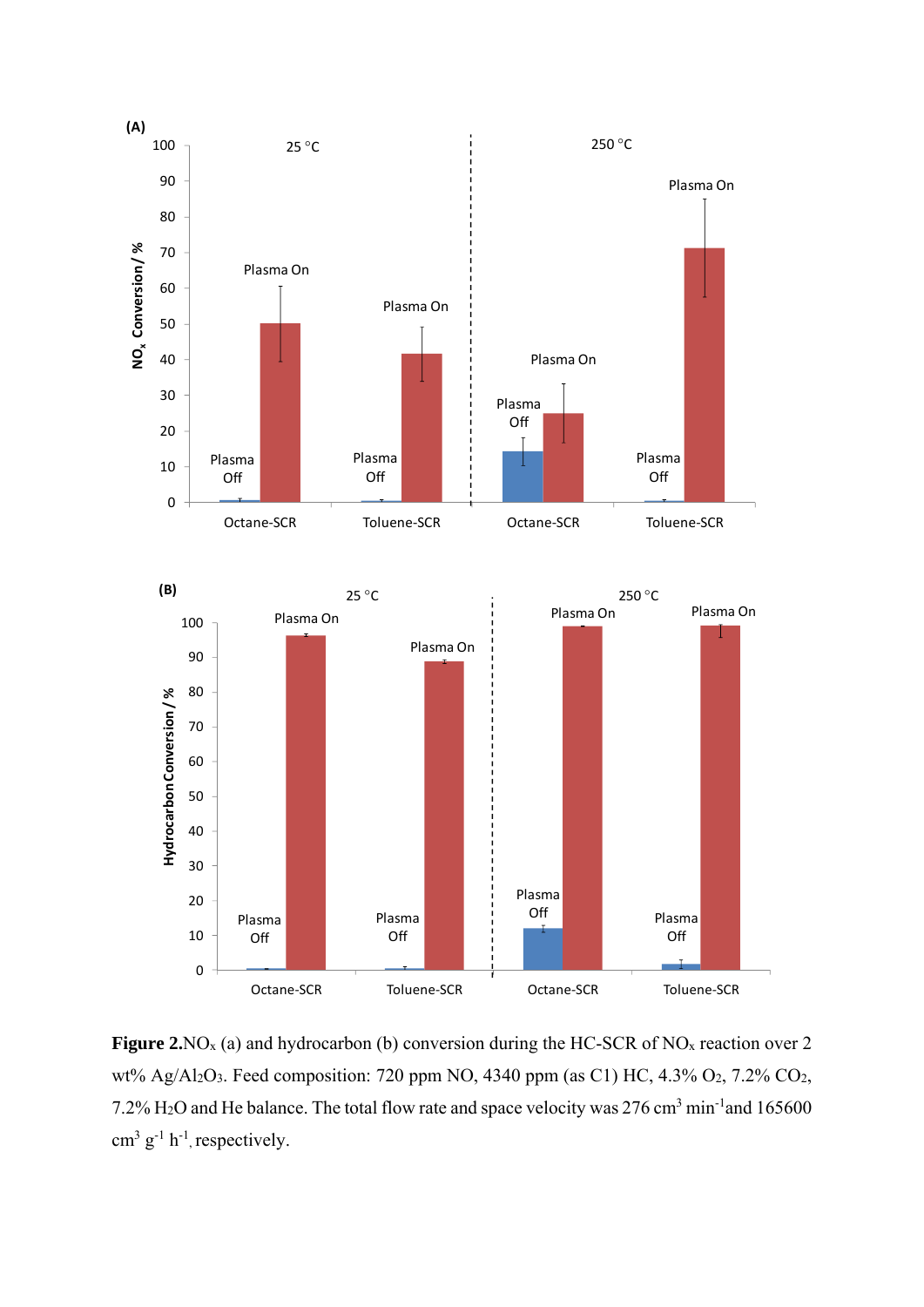

**Figure 3.** FTIR spectra of gas phase species recorded during switching 7 kV, 19 kHz plasma on and off under toluene-SCR of  $NO<sub>x</sub>$  reaction conditions over  $2\%$  Ag/Al<sub>2</sub>O<sub>3</sub> catalyst at (A) 250°C and (B) 25 °C. Feed conditions: 720 ppm NO, 4.3% O<sub>2</sub>, 4340 ppm (as C<sub>1</sub>) toluene, 7.2%  $CO<sub>2</sub>$ , 7.2% H<sub>2</sub>O, He Balance. The total flow rate and space velocity was 276 cm<sup>3</sup> min<sup>-1</sup>and  $165,600$  cm<sup>3</sup> g<sup>-1</sup> h<sup>-1</sup>, respectively.